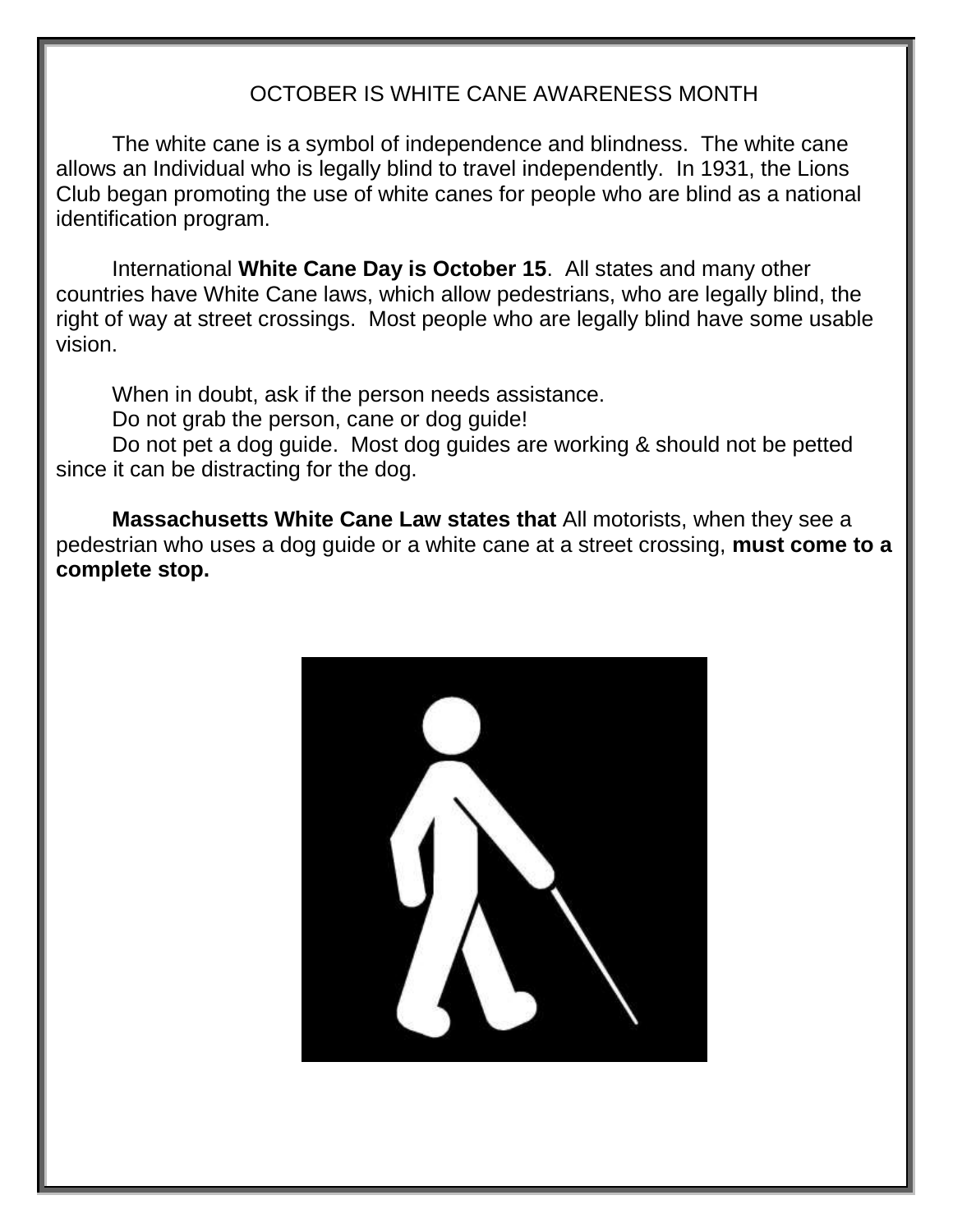#### Top Ten List of **DON'Ts**

For Motorists When They See a Pedestrian

Using a White Cane or Dog Guide at Street Crossings

(Adapted from *"The Ten List of What Motorists Shouldn't Do When They See A Blind Person"* by James Hazard & Kathy Zelaya [info@oandm.org](mailto:info@oandm.org) 1998)

- 10. **Don't** stop your car more than five feet from the crosswalk line.
- 9. **Don't** yell out "it's OK to cross".
- 8. **Don't** get impatient when waiting for pedestrian who is visually impaired to cross. If the pedestrian places the long cane into the street, it usually indicates he or she will begin a street crossing. If the cane traveler takes a step back & pulls back the cane from the curb, it usually indicates the person will not be crossing at that time.
- 7. **Don't** consider a "rolling" stop as a complete stop. A stop sign means STOP!
- 6. **Don't** turn right on red without coming to a full stop and looking for pedestrians. The Right on Red Law requires drivers to come to a **complete stop** prior to making right turn.
- 5. **Don't** fail to stop for pedestrians at all crosswalks whether or not there is a traffic signal or stop sign. Come to a full stop.
- 4. **Don't** stop your car in the middle of the crosswalk.
- 3. **Don't** pass another car, stopped, waiting for pedestrians to cross the street.
- 2. **Don't** wave to pedestrians who are using a white cane or dog guide to indicate that you are waiting for them to cross. They CAN NOT see you.

#### 1. **Don't** honk!

**Massachusetts White Cane Law:** All motorists, when they see a pedestrian who uses a dog guide or a white cane at a street crossing, **must come to a complete stop.**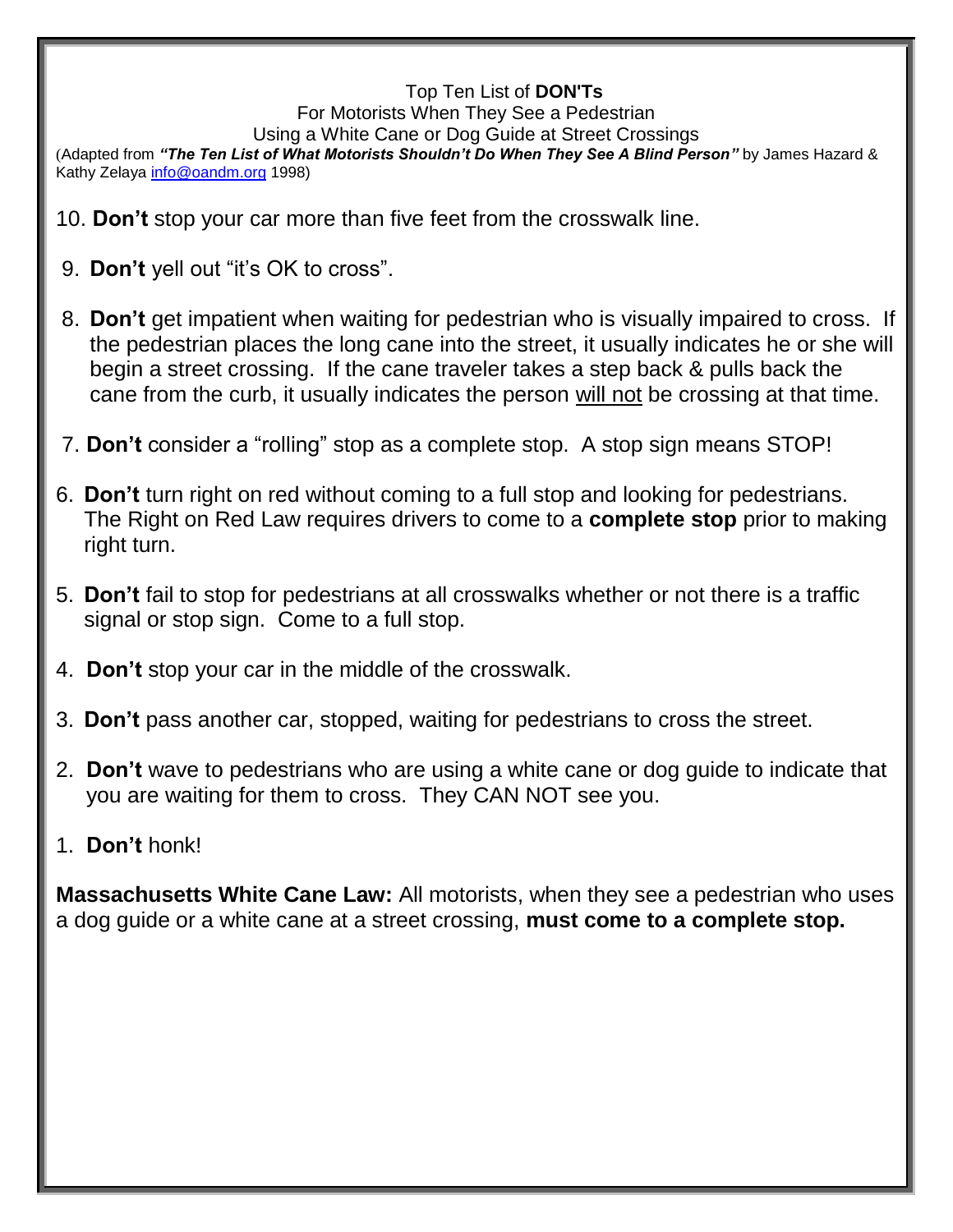#### MASSACHUSETTS WHITE CANE LAW

All motorists, when they see a pedestrian who uses a dog guide or a white cane at a street crossing, **must come to a complete stop.**

Massachusetts General Laws Chapter 90 Section 14A: Protection of blind pedestrians crossing or attempting to cross ways

Whenever a totally or partially blind pedestrian, guided by a guide dog or carrying in a raised or extended position a cane or walking stick which is white in color or white tipped with red, crosses or attempts to cross a way, the driver of every vehicle approaching the place where such pedestrian is crossing or attempting to cross shall bring his vehicle to a full stop, and before proceeding shall take such precautions as may be necessary to avoid injuring such pedestrian. A person who owns an animal shall restrain and control such animal on a leash when in proximity to a guide dog that is on a public or private way. Nothing contained in this section shall be construed to deprive any totally or partially blind person, not carrying such a cane or walking stick or not being guided by a dog, of the rights and privileges conferred by law upon pedestrians crossing ways, nor shall the failure of such blind person to carry a cane or walking stick or to be guided by a guide dog while on the ways of this commonwealth be held to constitute or be evidence of contributory negligence. Whoever violates any provision of this section shall be punished by a fine of no less than one hundred nor more than five hundred dollars.

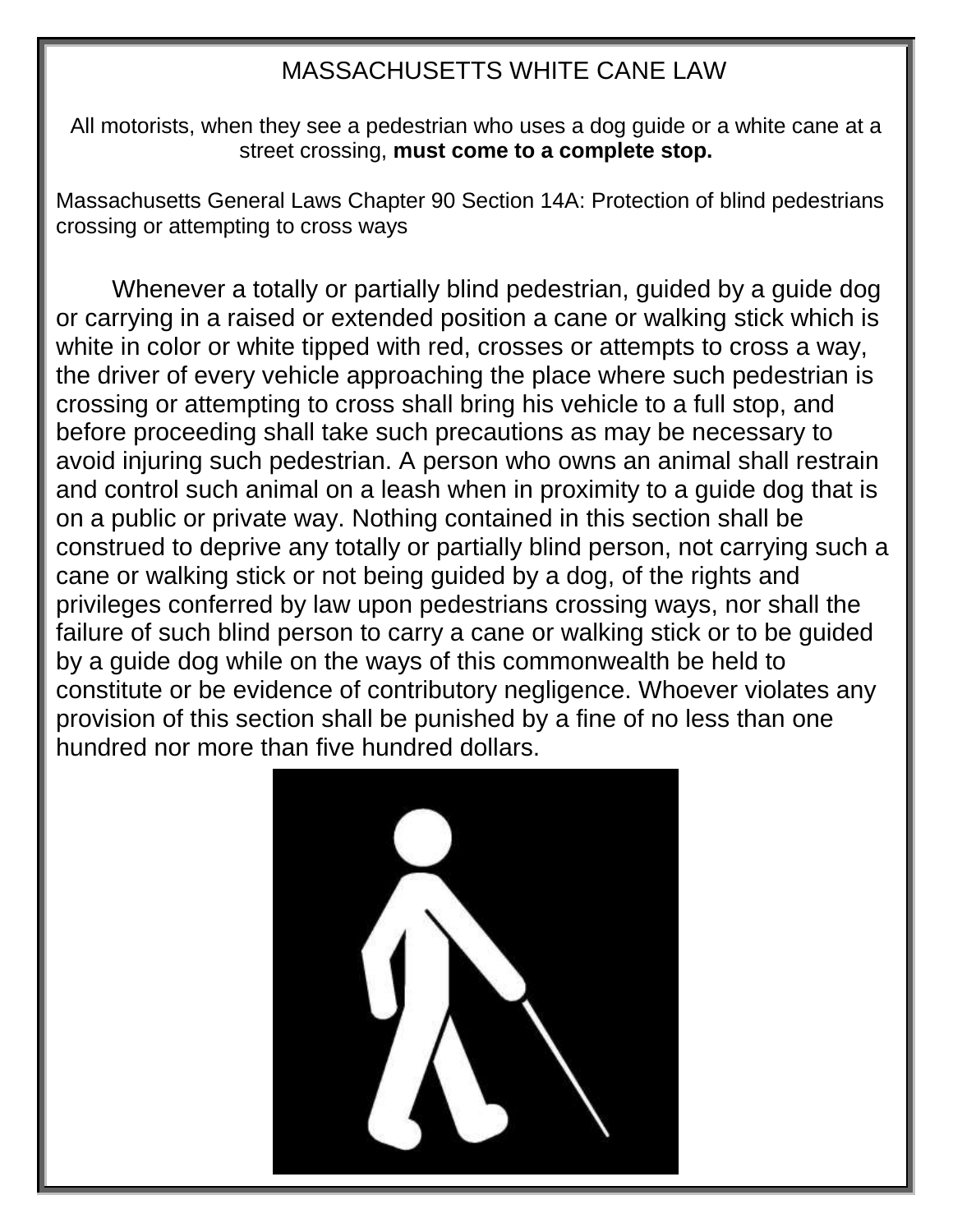## Please Come to Celebrate

### **International White Cane Day**

Celebrate the independence of white canes and raise public awareness of the White Cane Law!



### **October 13, 2015** State House, Boston MA 10-Noon-Grand Hall

Show Your Independence!

White Cane & Guide Dog Users Bring Family, Friends, Orientation & Mobility Specialists, Vision Professionals and Others to raise White Cane Awareness!

For more information on this Celebration, contact the Orientation and Mobility Department at the Massachusetts Commission for the Blind 617-626-7581 or 800-392-6450 x626-7581

**Massachusetts White Cane Law: General Law Chapter 90 Section 14A Stop for White Cane and Dog Guide Users at Street Crossings-It's the LAW!**